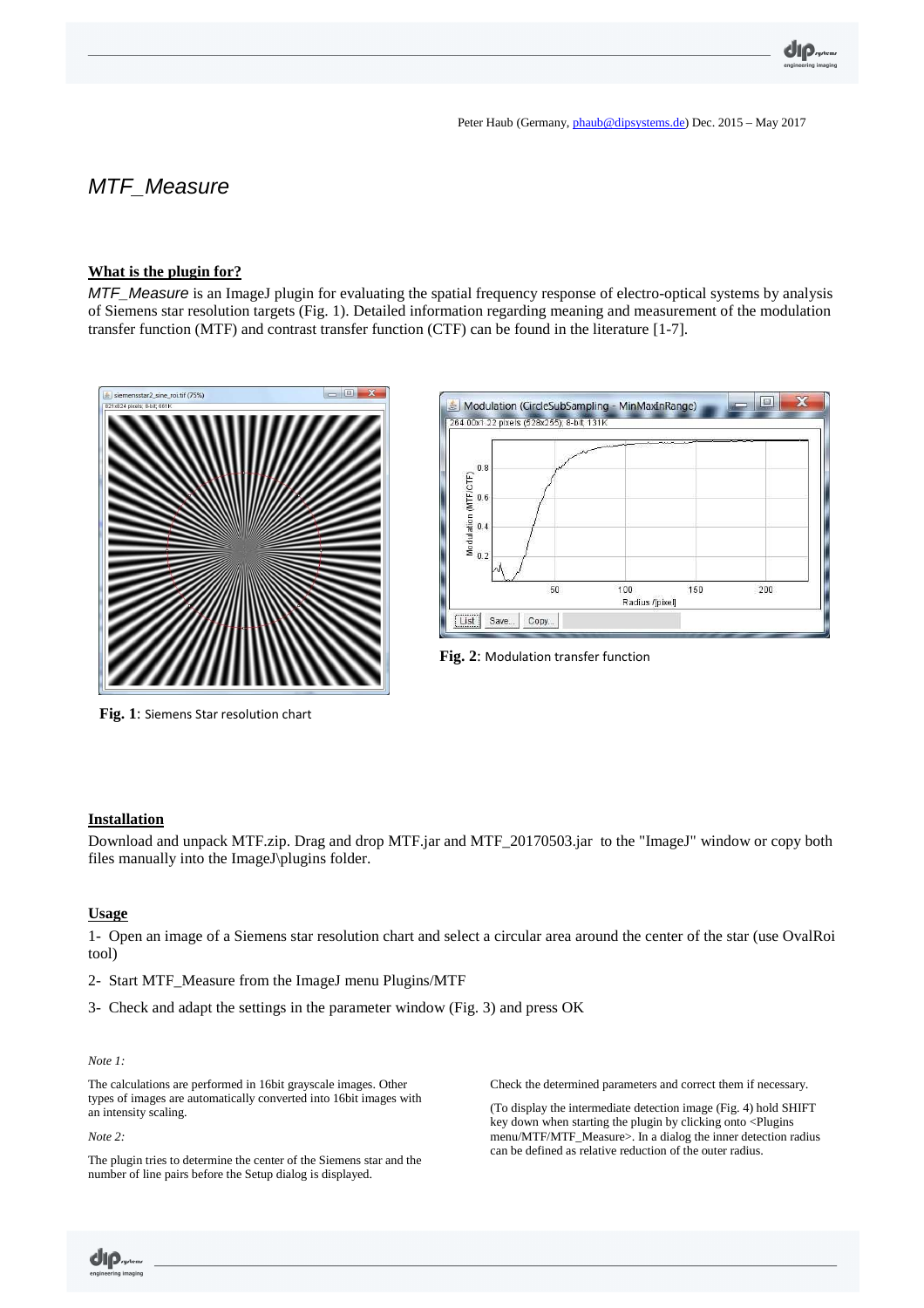## **Settings**

The following parameters can be adjusted to control the measurement:

| N Line Pairs              | Number of sectors in Siemens star chart                                                      |
|---------------------------|----------------------------------------------------------------------------------------------|
| Center $X /$ Center Y     | Center of Siemens Star chart                                                                 |
| GetPixel Mode             | Pixel values on measurement circles are determined by:                                       |
|                           | - Pixel access via Bresenham circle algorithm (no interpolation)                             |
|                           | - Bilinear pixel interpolation                                                               |
|                           | - Interpolation by pixel sub sampling (rectangular or circular)                              |
| SubSample Size            | Sample size $(0.3 \text{ pixel} \leq \text{sample size} \leq 0.8 \text{ pixel})$             |
|                           | (only for rectangular and circular sub sampling)                                             |
| SubSample Overlap         | Sample overlap (in pixel fraction, only for rectangular and circular sub sampling)           |
| useDenseBresenhamMode     | 8-connection Bresenham algorithm (instead of 4-connection)                                   |
| <b>GetModulation Mode</b> | Modulation calculation mode                                                                  |
| do2D                      | Analyze MTF/CTF in 2 dimensions                                                              |
| maxRadius (2D only)       | maxRadius in Pixel (Roi dimensions will not be used)                                         |
| phiRangeDeg (2D only)     | Measurement angle range (in deg)                                                             |
| Save macro String         | Macro String is save in USER direction<br><b>Binary (75%)</b><br>821x824 pixels; 8-bit, 661K |

| N Line Pairs:                         | 36            | line pairs      |
|---------------------------------------|---------------|-----------------|
| Center X:                             | 706.702 pixel |                 |
| Center Y:                             | 346.729 pixel |                 |
| GetPixel Mode                         |               | RectSubSampling |
| SubSample Size                        | 0.500         | pixel fraction  |
| SubSample Overlap                     | 0.500         | pixel fraction  |
|                                       |               |                 |
| GetModulation Mode SinusApproximation |               |                 |
|                                       |               |                 |
| $\Box$ do2d<br>maxRadius (2D only):   | 50            | pixels          |
|                                       | 50.0          | degree          |
| phiRangeDeg (2D only):                |               |                 |
| Ⅳ Save macro String                   |               |                 |

**Fig. 3**: MTF\_Measure setup dialog



**Fig. 4**: Center detection



**Fig. 5**: 2D Modulation transfer function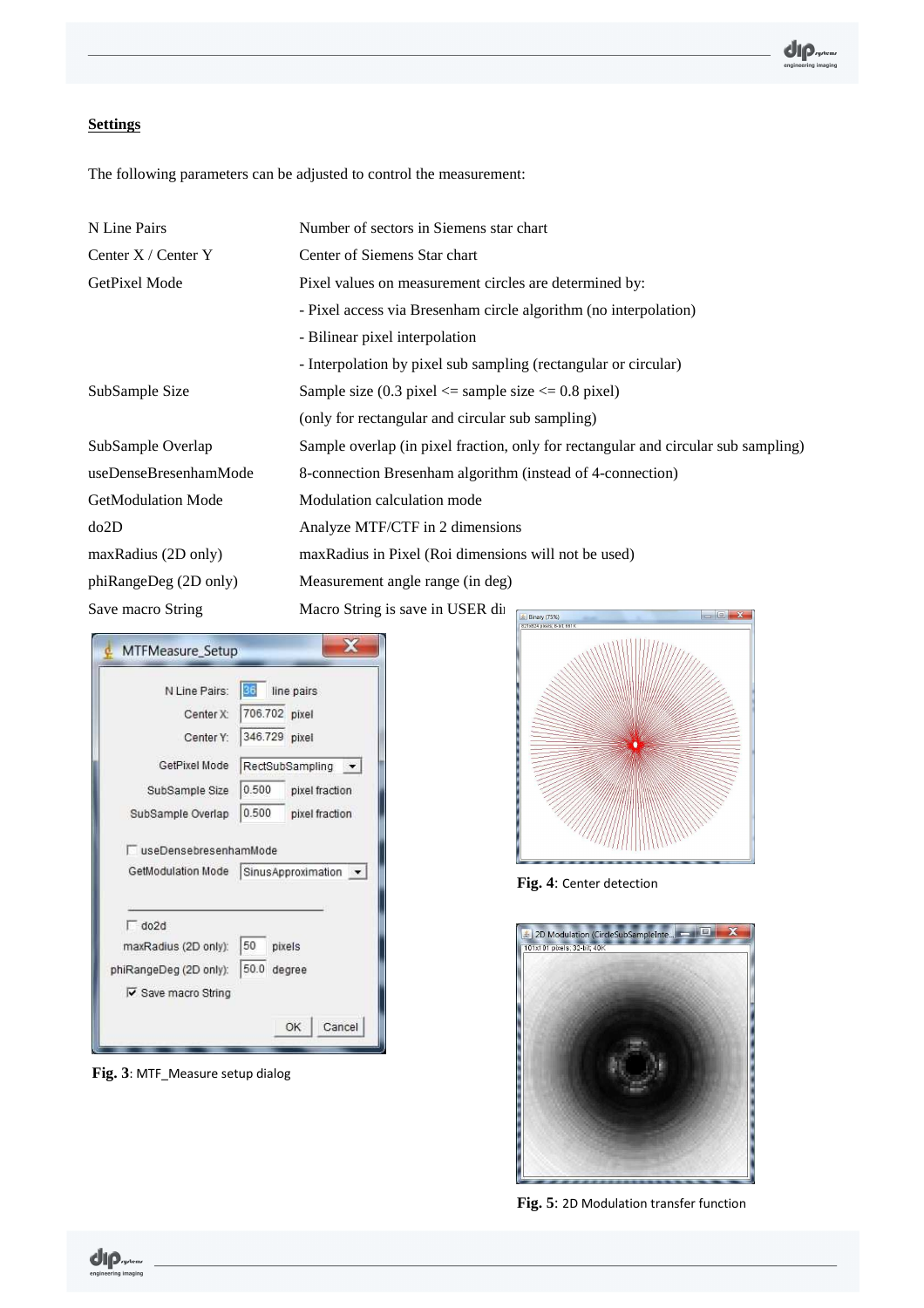#### **Results**

In the **1D mode** the MTF/CTF is determined over the full circle  $(2\pi)$ . The mean modulation values are display in an ImageJ plot (Fig 2). The values can be access and copied from the plot window for further processing (Fig. 6).

The maximum measurement radius will be derived from the OvalRoi selection.

The theoretical Nyquist frequency equivalent radius is display in the IJ.log window.

In the **2D mode** the modulation values are display as intensity

MTF profiles can be displayed by using the ImageJ 'Plot

values in a 32bit floating point image (Fig. 5, 7).

Profile' function (Fig. 8).

File Edit Font Ιx  $\mathbf{N}$  $0.1443$ 5  $\vert_6$ 0.1161  $0.1901$ 17 le 0.2030 |g  $0.1105$ 10 0.0781  $11$ 0.1399  $12$ 0.1205  $13$ 0.0726 0.0518  $14$  $15$ 0.0345 0.0339 16 17 0.0335 18 0.0281  $\left($ 

Plot V...

**Fig. 6**: 1D modulation values



**Fig. 7**: 2D modulation image with line selection



**Fig. 8**: Intensity profile (from selection in Fig. 6)

#### **Macro Call**

MTF Measure can be called with the ImageJ command, e.g.

```
IJ.run("MTF Measure","np=36 xc=706.702 yc=346.729 modegetpixel=2 samplesize=0.5 sampleoverlap=0.5 
modegetmodulation=0 maxr2d=50 phirangedeg=50.0 enlargefactor=50 usedensebresenhammode=false 
do2d=false showplot=true");
```
MTF\_Measure can also be called via Java code, e.g.

```
String options = "np=36 xc=706.702 yc=346.729 modegetpixel=2 samplesize=0.5 sampleoverlap=0.5 
modegetmodulation=0 maxr2d=50 phirangedeg=50.0 enlargefactor=50 usedensebresenhammode=false 
do2d=false showPlot=false"; 
MTFMeasure MTF = new MTFMeasure(); 
double[] a = MTF.calcMTF(options);
```
An example plugin MTF\_MacroTest.java is stored in the MTF\_20170503.jar.

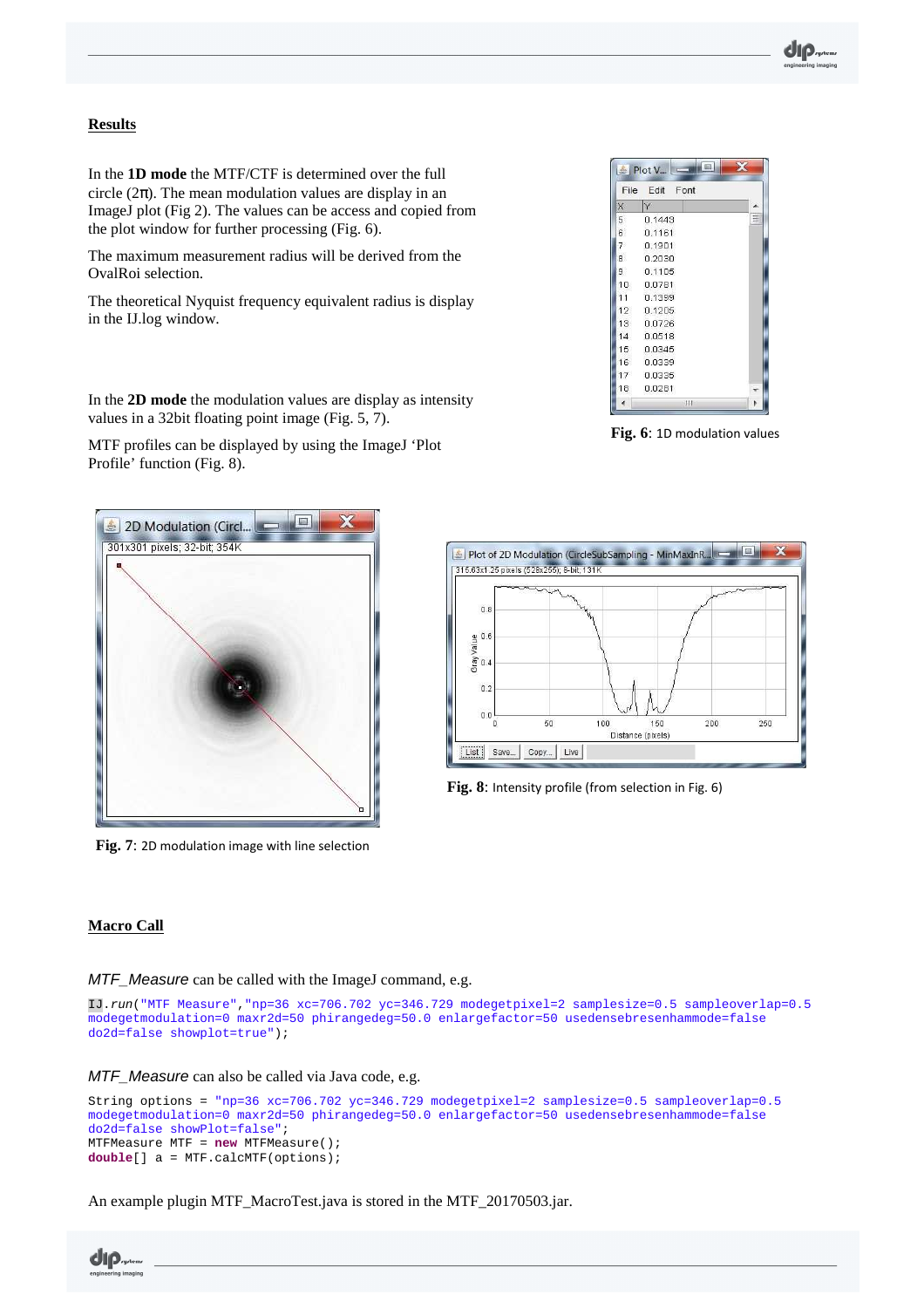## Create\_Star

With the plugin MTF\MTF\_CreateStar a Siemens star resolution charts can be generated either with rectangular (Fig. 10) or sinusoidal profile (Fig. 11).

A linear gray scale is display below the star chart. The gray scale is adapted to the lowest and highest intensity value in the star.

The calculation is based on a numerical integration of function values with the advantage to be able to study and control the rendering process (of rectangular sampling of a polar coordinate function).

The following parameters can be adjusted in the setup dialog (Fig. 9):

| N Line Pairs      | Number of sectors in Siemens star chart                        |  |
|-------------------|----------------------------------------------------------------|--|
| Image Half Width  | Width of the chart image (specified by width/2)                |  |
| Phase offset      | Phase angle of the profile                                     |  |
| Amplitude         | Intensity I of white lines ( $I_{max} = A * nSubSamples * 2$ ) |  |
| SubPixel Sampling | Number of sub samples per pixel                                |  |
|                   | (determines the accuracy of the pixel intensity calculation)   |  |
| Sinus Modulation  | Switch between rectangular and sinusoidal intensity profile    |  |



**Fig. 9:** MTF\_CreateStar setup dialog



**Fig. 10**: Siemens star (rectangular profile) **Fig. 11**: Siemens star (sinusoidal profile)